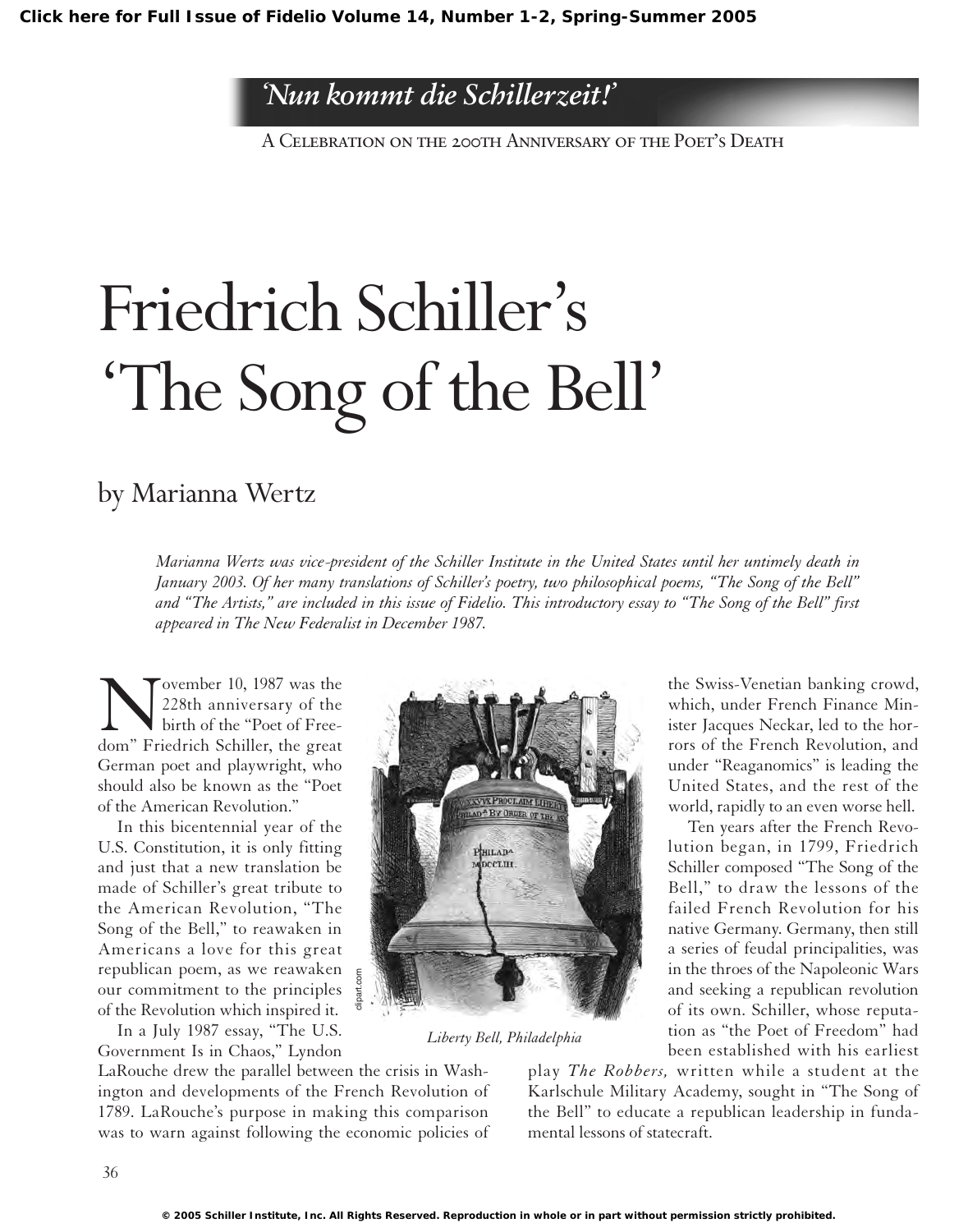Schiller's poem is particularly cogent for Americans today, as it addresses, with biting sarcasm, those who have all but lost the principles of their own Revolution, in their object fixation and quest for immediate sensual gratification, and under the influence of a brainwashing media. In this poem, Mr. and Mrs. Babbitt will see themselves mirrored as Sinclair Lewis himself could never have done. By holding up this mirror to the soul of his compatriots, Schiller sought, as Lyndon and Helga LaRouche seek today, to bring about a fundamental change in the culture of the nation, as the *sine qua non* and necessary precondition for a successful republican transformation.

Friedrich Schiller's sympathies for the American Revolution were those of a German republican, who longed to see the same transformation in his country. As early as 1783, in a letter to his good friend Henriette von Wolzogen, Schiller writes, ". . . so great a desire I have, to see the New World. If North America will be free, as it is certain, then I might go there. In my arteries boils something—I would so like in this rough world to make some fissures, about which one should report."

Schiller composed "The Song of the Bell" over a period of at least two years. In a letter to the poet Johann Wolfgang von Goethe, dated July 7, 1797, Schiller remarks that he has just begun his "Bell Founder's Song," and had been studying the technology since the day before in *Kreinitz's Encyclopedia,* "where I very much profited. This poem lies very close to my heart," he continues, though it will "cost me many weeks," because "I need for it so many different voices (*Stimmungen*) and it is a great mass (*Masse*) to work up (*verarbeiten*)." It was not fully completed until September of 1799.

#### A Fugue in Four Voices

The poem is a fugue in four principal parts, which interact and jointly develop, much as voices do in a fugal composition by Bach or Mozart. The first voice is the technological process of forging a great bell. The second voice, for which the bell is also a metaphor, deals with the development and life of the individual. The third voice concerns questions of statecraft and the French Revolution, in which the subjects of the first and second voices are placed in the larger, universal context. The fourth voice, which enters for the first time in the person of the poet, introduces Schiller's method to ensure the success of republican revolutions.

Schiller's choice of a great bell as his subject could hardly have been accidental. The opening Latin invocation betrays Schiller's thinking: "I call the living, I mourn the dead, I break the lightning." The leading symbol of



*Schiller's metaphorical use of lightning—as both creative power and destructive natural force—drew on familiarity with the republican scientist Benjamin Franklin.* **Above:** *Benjamin West,*

the American Revolution in Schiller's time was the great Liberty Bell of Philadelphia, which pealed in 1776 to proclaim the signing of the Declaration of Independence. And Benjamin Franklin, known throughout Europe as the man who "broke the lightning"—the American Prometheus—was the living symbol of that Revolution for all European republicans.

*"Benjamin Franklin Drawing Electricity from the Sky," 1816.*

Franklin was the single most important link between the American Revolution and those French republicans, like Lafayette, Turgot, Carnot, and Lavoisier, who attempted to bring into being a constitutional monarchy in France, as the mediation for a constitutional republic. Turgot wrote of Franklin, in words which echo Schiller's, "Eripiut coelo fulmen sceptrumque tyrannis" ("He has snatched the lightning from the heavens, and the sceptre from tyrants").

But the bell is more than a metaphor for the American Revolution. The reader is struck from the outset of the poem with Schiller's meticulous description of the actual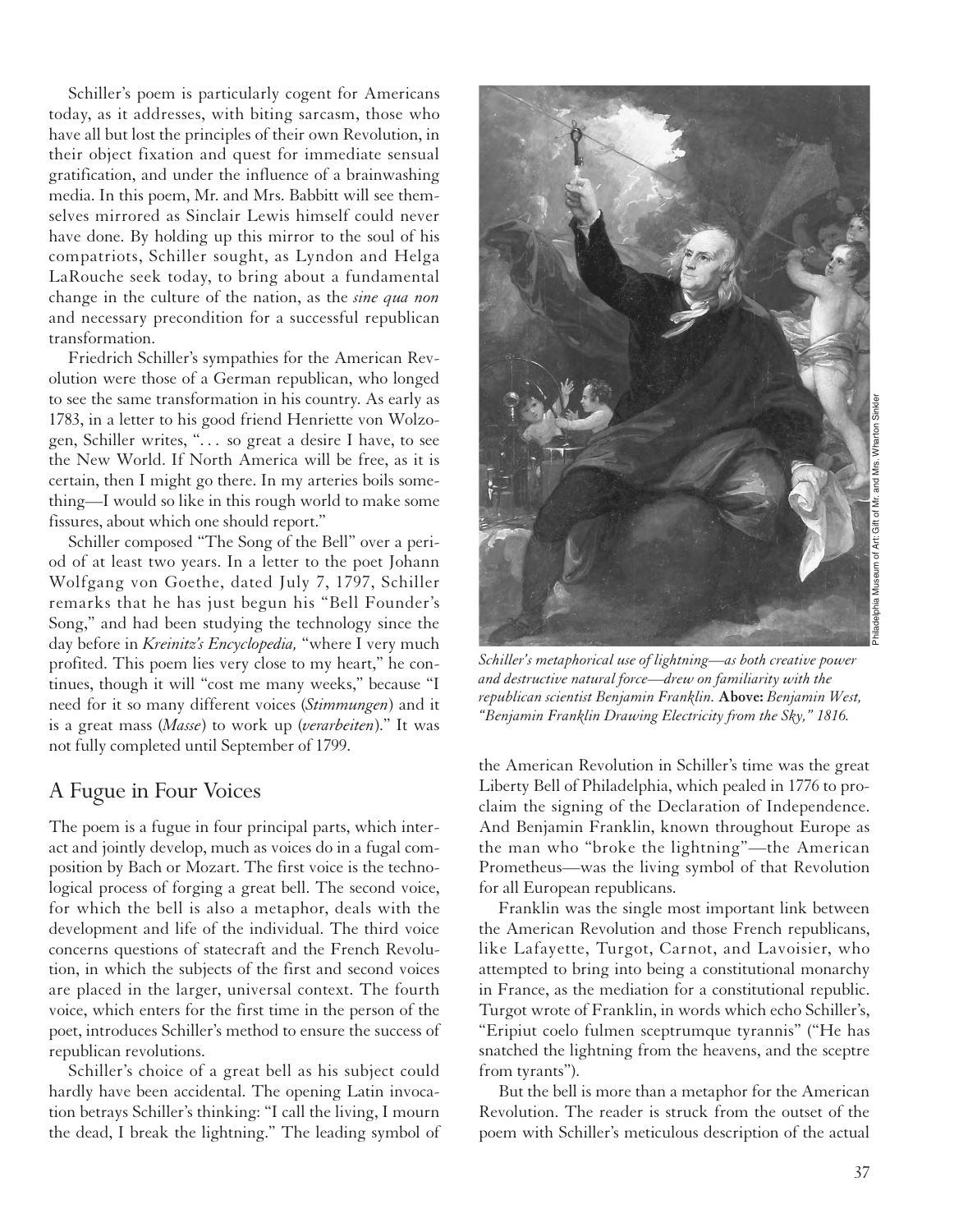technology of bell-founding. Was his purpose to educate his readers about how to forge a bell? Hardly! His purpose was to forge a republican citizenry.

Schiller points to the underlying purpose of the bellfounding metaphor in the second stanza:

This it is, what all mankind graceth, And to this end to understand That he in inner heart so traceth, What he createth with his hand.

For Schiller, man is the creator of his own destiny, "though the blessing comes from higher." The forging of a bell, like the forging of a republic, will succeed only when man uses his "understanding" to be like the Creator. The bell itself, therefore, is not just a poetic metaphor for the American Revolution. Much more fundamentally, Schiller uses the bell as a metaphor to demonstrate that a republican revolution is only possible through the application of the same noetic processes that go into the creation of new technologies.

#### Schiller's Meter

Schiller employs meter in this poem perhaps more skillfully than in any other composition. While he demonstrates his great skill with meter in a poem like "The Worth of Women," where he uses two contrasting meters—a mellifluous meter for the woman's voice, a martial meter for the man's—here the meter is not only varied by voice, but carries the reader from one mood to another, as integral a part of conveying Schiller's meaning as the words themselves.

Thus we see in the first stanza, the voice of the Bell is introduced with its distinctive meter: the eight-line trochaic stanza, comprised of four lines in an *abab* rhyme scheme of four feet each, followed by a rhymed couplet of two-and-a-half feet, and completed by a second rhymed couplet of four feet. This stanza form is used throughout, from opening to close, every time work on the Bell is introduced. It serves as a sort of shock wave, increasingly through the poem, breaking the preceding train of thought and lifting it to a higher conceptual plane.

This function of the Bell is actually described by Schiller in the fourth stanza:

What here below to son terrestr'al The ever-changing fate doth bring, Doth strike the crown which made from metal Uplifting it doth sound its ring.

The second voice or theme, the development of the individual, is introduced by, and indeed flows directly from, the Bell voice, in the sixth stanza. In the closing two lines of the fifth stanza, the Bell is introduced as a metaphor for the voice of the newborn child, whose birth is greeted, in the sixth stanza, by the Bell's ringing. This is the first irregular stanza—i.e., we've had three regular Bell stanzas and two intertwining introductory 12-line stanzas of even length and meter.

Here in the sixth stanza, Schiller captures with one masterful stroke the entire process of youthful development and young love. He captures also the sharp break in that development process between childhood and adolescence with the most economical means possible: a sharp break in the meter and an unrhymed line, "The years they fly like arrows fleet." The original German, "Die Jahre fliehen pfeilgeschwind," actually conveys, onomatopoetically, the sound of fleeting years.

This break jars the reader from the romantic spell Schiller has been craftily casting. Schiller uses this trick throughout. One can almost hear him laughing as he catches his reader, time and again, in a romantic setting of what might be called "earthly paradise," only to be jarred out of reverie by harsh reality.

This jarring, biting sarcasm, directed at the "fair delusion" of complacent "burghers" who seek an earthly paradise yet refuse to see the coming storm clouds of war and revolt, is fully unleashed in the next stanza. Using a sing-song meter, to ridicule the immorality of the man out to "ensnare" his fortune, Schiller mocks the shortsightedness of the family whose only concern is their earthly possessions. This stanza might fairly be dedicated to all the lovers of "free enterprise" who still believe the United States is in the "59th straight month of recovery."

The woman's mindlessness he shatters with the string of ten lines beginning with the word "And," building the picture of a completely manic fool, and then crashing down with the sharp concluding line—"and resteth never." The husband's pride in possession is taken even harder to task, in the next verse, as Schiller completes his picture of the futility of seeking an earthly paradise: "Misfortune strideth fast."

Having shown that family fortune is not immune to the ravages of "mighty fate," Schiller introduces the third voice or theme—the development of a republican state which is dependent on the development of a republican citizenry for its existence.

#### Battle for Nations

The battle for the development of a republican state is the most important theme of "The Song of the Bell." That battle is encapsulated in the eleventh stanza, where Schiller introduces the third voice.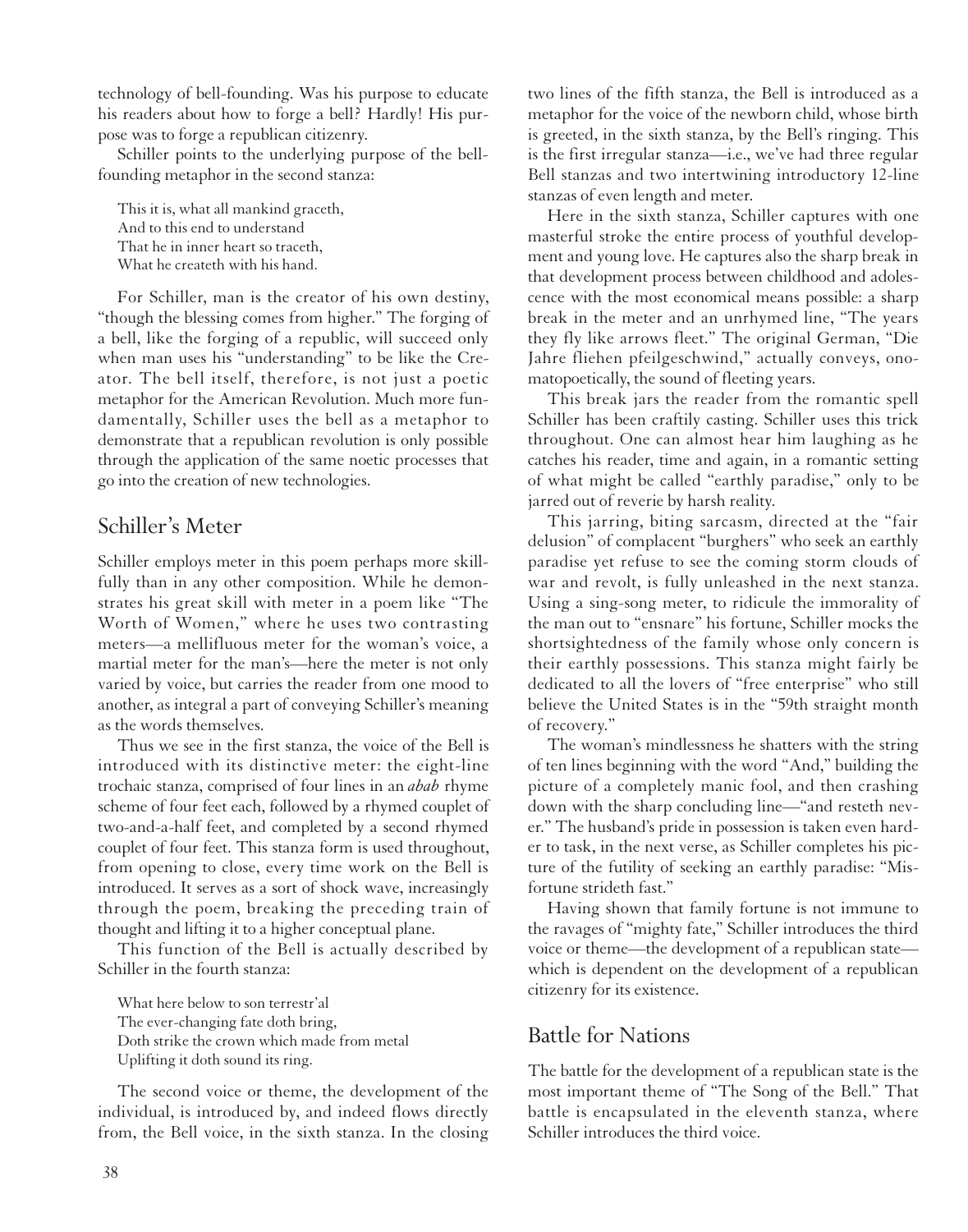

*The fall of the Bastille, July 1789. Unchecked, the French Revolution degenerated into mob rule.*

Benef'cent is the might of flame, When o'er it man doth watch, doth tame, And what he buildeth, what he makes, For this the heav'nly powers he thanks; Yet fright'ning heaven's pow'r will be, When from its chains it doth break free, Embarking forth on its own track, Nature's daughter, free alack.

In this stanza, Schiller introduces the Promethean conception of mankind, the keeper of the "heavenly" flame, source of man's creative powers. This Promethean purpose—what Genesis identifies as "subduing the earth"—is the basis for the creation of a republican citizenry, and for Western Judeo-Christian civilization.

In contrast, Schiller also identifies here the Dionysian conception of man—that which ruled in the French Revolution—where "nature's daughter" was "set free" by British agents Danton, Marat, and Robespierre, to behead and destroy science itself. In the course of the French Revolution, as in its modern equivalent, the Cambodian Revolution of the 1970's, every leading scientist was either guillotined, or silenced through fear, in The Terror of 1793-94, which killed 35-40,000 Parisians, and imprisoned another estimated 300,000 French citizens.

The following stanza is perhaps one of the greatest single poetic compositions in modern literature. No translation can do credit to Schiller's onomatopoetic skill, his power to convey the terror and horror of a

to prepare for the battle ahead.

The next Bell stanza introduces the actual fight for the republican state. The "mould is happ'ly made," but what if it should break? How shall man develop in the face of the vicissitudes of life?

The "mould" that holds the family together is "broken," with the death of the mother. *Her* "faithful rule now ceases," but what is to replace it?

Schiller starts his answer in the pastoral passage, where he establishes the reason men built cities. "Heaven's daughter" has erected the "holy order"—the city in order to bring the "uncivil savage" of the countryside to "gentler customs." And the key to his civilizing is the "dearest band" of all—love for the fatherland. Under the "freedom" of the fatherland, master and workman, king and subject, are finally equal in blessing; finally peace and "charming concord" are established, through the "busy hands" which bring their own reward to mankind.

#### Schiller's View of the French Revolution

This picture of what Schiller's Germany could be is beautifully painted, only to be ripped apart, as Germany itself was being ripped apart under Napoleon's troops. The once-revolutionary armies of the French Republic had become the conquering armies of France's next emperor.

Be warned! Schiller exclaims. Woe to any state which

nation which has defied God's law, and is facing the consequences. The result of "freeing" nature, rather than tending to and developing her, is here portrayed in its terrifying fullness:

Riesengross! Hoffnungslos

No German reader could forget these two one-word lines (literally, "Giant tall! Hopeless"), which, with the utmost economy, bring the reader to a full understanding of man's smallness relative to God's law, and the consequence of violating it. The lines also bring a pause to the frenzy, an opportunity for the reader to reflect, to collect his thoughts, and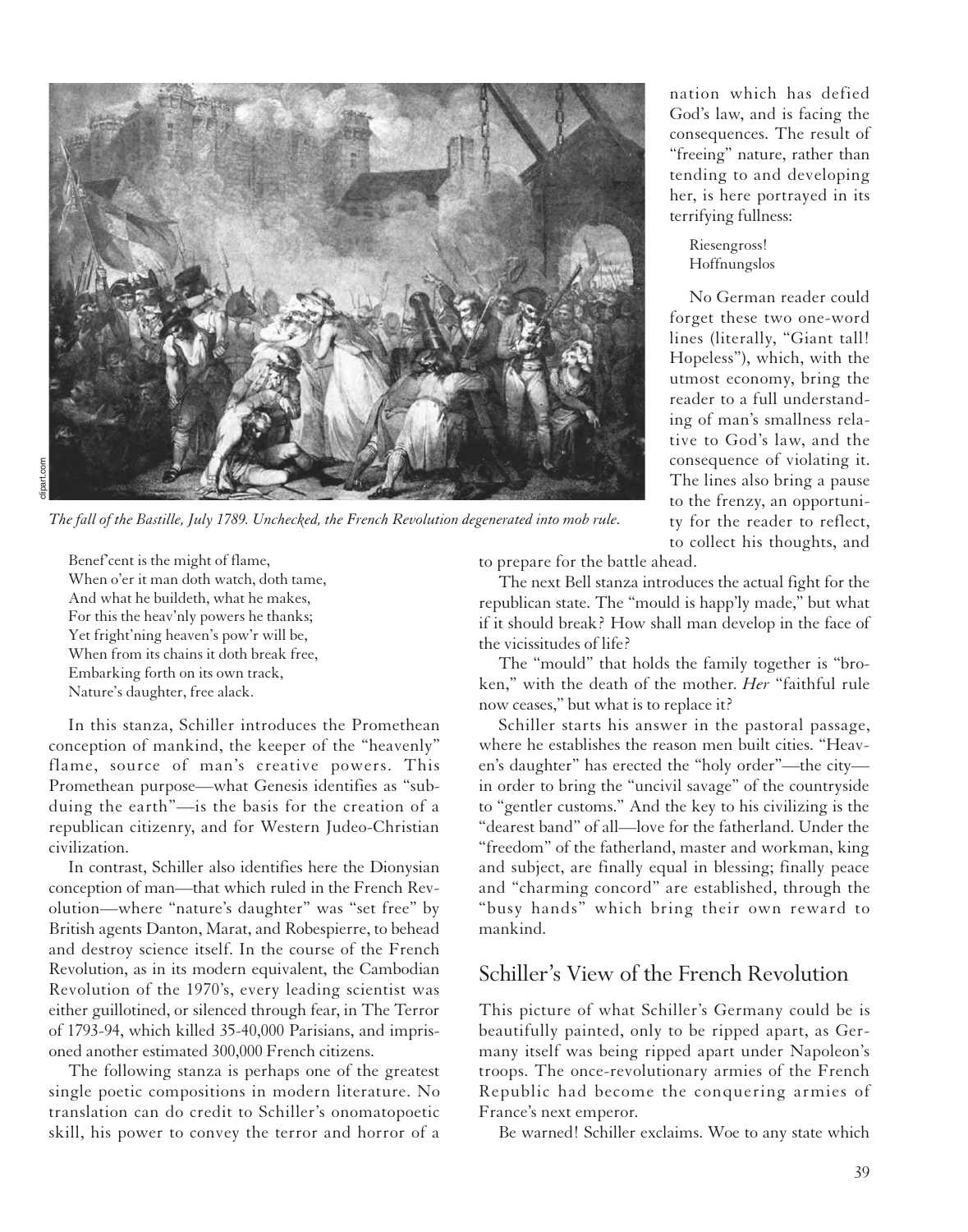allows the tinder of the Dionysian mob to grow unchecked in its womb. Schiller is referring directly to the central problem of the French Revolution in this passage: France's leading republicans, men like Lafayette and Carnot, lost control of the process of creating a republic.

Once the "wizen'd hand" of the "Master"—the master craftsman or skilled artisan—is removed, "the people do themselves set free," unleashing the "murdering swarms" to rule in the "Master's" place. Concretely, the possibility of a constitutional monarchy, which could grow into a constitutional republic, was lost in France, once the idea of "democracy" took over, and that "democracy" beheaded the royal family and the scientific elite of the nation.

Here, it is useful to reflect on what Benjamin Franklin said of France's guillotined "master," Louis XVI: "Perhaps no sovereign ever born to rule had more goodness in his heart or possessed more of the milk of human kindness than Louis XVI." Of the mob which beheaded Louis, Franklin said, "A mob's a monster. Heads enough, but no brains."

As Schiller earlier developed in his *Letters on the Aesthetical Education of Man,* "liberty" does not come without duty, and "equality" does not come without shared responsibility. Contrast to this the motto of the French Revolution, as enunciated by the murderous British agent Marat, in 1793, on establishing the "Committees of Public Safety": "It is by means of violence that liberty must be established, and the moment has come for organizing instantaneously the despotism of liberty in order to crush the despotism of kings."

The consequences of basing a society on such "liberty and equality," are evident in Schiller's picture of the women of the French Revolution:

Then women to hyenas growing Do make with horror jester's art, Still quiv'ring, panther's teeth employing, They rip apart the en'my's heart.

Women, who for Schiller should ideally personify the concept of Grace, become "hyenas" in a state where "all the vices govern free." Even worse than a beast, Schiller declares, is "man in his deluded state." Schiller might well be describing Hollywood or New York today, or better yet, Elizabeth Taylor or Jane Fonda.

#### The Path to Reason

Once Schiller completes his picture of the destructive power of man unleashed from reason, he again jars the reader forcefully, using the Bell voice to show the path

#### back to reason.

Schiller proclaims,

Joy unto me God hath given! See there! like a golden star From its husk, so blank and even, Peeleth out the metal core. From the crown to base Like the bright sun plays, And escutcheons' decoration Builder's skill gives commendation.

In this stanza, Schiller uses the first person singular— "me"—for the first time. This is the fourth voice, the voice of the real master, the poet. Here, for the first time, the poet establishes that it is through the concrete labor of the "builder" that man participates in the "divine spark"—Joy.

In Schiller's "Ode to Joy*,"* the concept "Joy, thou beauteous godly lightning," later made famous by Beethoven's setting in his Ninth Symphony, is fully developed. It is only through this "joy"—or what Lyndon LaRouche has recently identified as the Greek concept of *agape*, or love (translated as "charity" in the King James Bible), that man can access the divinity in himself and, indeed, become like God. This concept was central to the founding of the United States, whose Declaration of Independence proclaims "life, liberty and the pursuit of happiness" to be the "unalienable rights" of all human beings.

The pursuit of joy to uplift and transform the individual, as Schiller develops it, is precisely the perspective adopted by Lyndon and Helga LaRouche and their associates, to regain for humanity the republican government of which it has been robbed. In "The Song of the Bell," we find a fellow teacher:

Alone to grave, eternal singing Her metal mouth be consecrate . . .

So let her teach, that naught is lasting, That all things earthly fade away.

The Bell, christened *Concordia* at the conclusion of the poem, is a teacher of mankind, imparting the most valuable lesson of all: The longed-for joy can only be attained when man learns, like the Bell, to "sing"—to find his own immortality, not in "earthly paradise," but in "the Heavens' air." For no truth is greater than Schiller's concept, that it is only through beauty that man is led to political freedom. "The Song of the Bell" was Schiller's great contribution toward that end.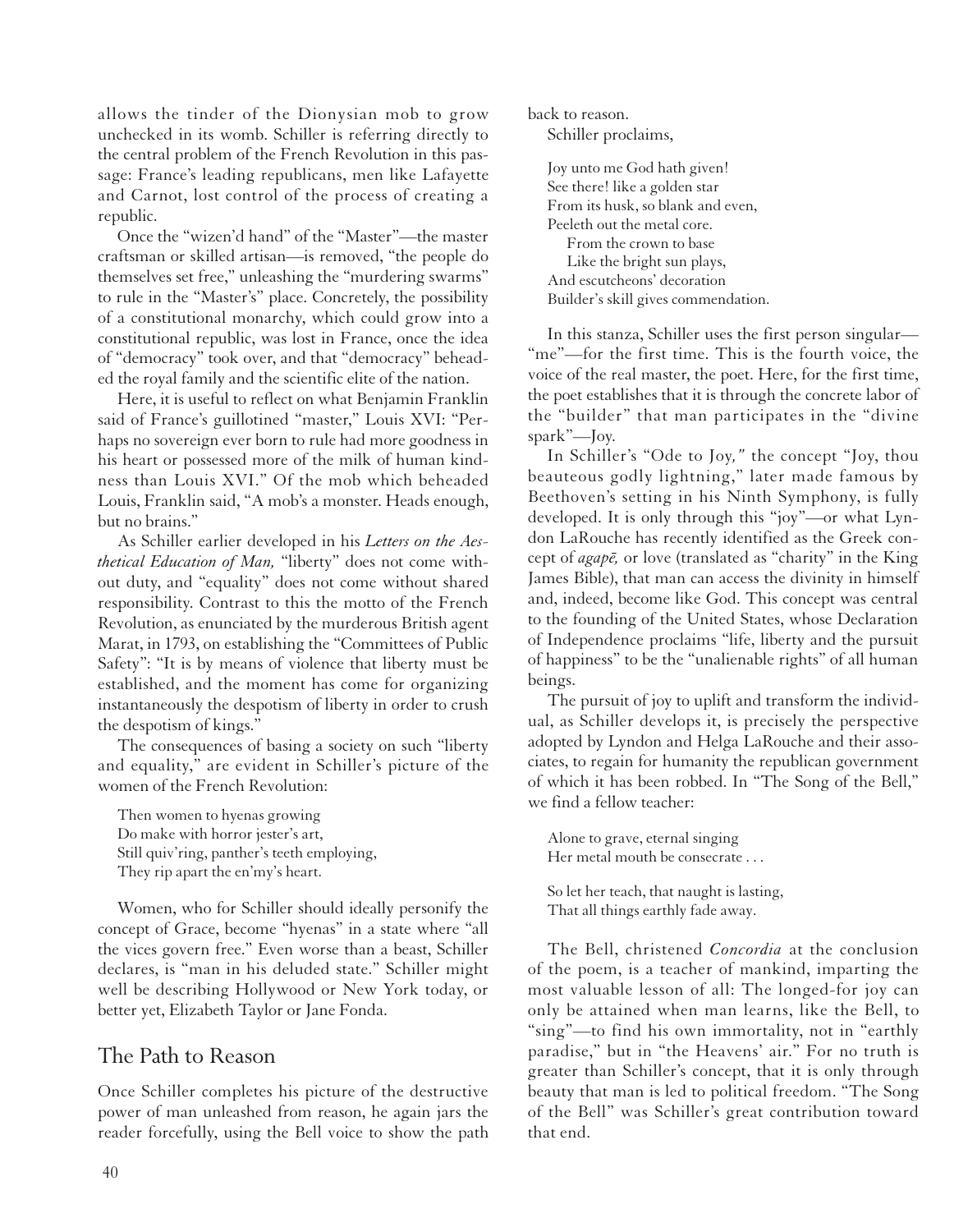#### A Lesson for Americans

In a letter composed after "The Song of the Bell," Schiller expressed this concept in terms which Americans should take firmly to heart today:

This effort of the French people to establish their sacred rights of humanity and to gain political freedom has only brought to light their unworthiness and impotence; and, not this ill-fated nation alone, but with it a considerable part of Europe and a whole century have been hurled back into barbarism and servitude.

Of moments this was the most propitious, but it came to a corrupt generation, unworthy to seize it, unworthy to make profit by it. . . . That he is not yet ripe for civil liberty, to the attainment of whose human liberty so much is still missing.

Freedom, political and civil, remains ever and always the holiest of all possessions, the worthiest goal of all striving, the great rallying point of all culture; but this glorious structure can only be raised upon the firm basis of an ennobled character and before a citizen can be given a constitution, one must see that the citizen be himself soundly constituted.

As Schiller Institute founder Helga Zepp LaRouche writes in the Foreword to the first volume of *Friedrich Schiller, Poet of Freedom:* "Reading Schiller's poetry, as well as his historical, philosophical, and aesthetic works, has precisely the effect on the sensitive reader of which Schiller informed us in the preface to his drama *The Bride of Messina* and in other places in his work—to produce in the reader an ennobling power which then continues to exist long after the reading is done." In "The Song of the Bell," Schiller has given us the knowledge, the "ennobling power," to reforge a republican citizenry, even at this late hour. It is our responsibility to use it.

## The Song of the Bell (1799)

*I call the living • I mourn the dead • I break the lightning*

*Walled up in the earth so steady Burned from clay, the mould doth stand. This day must the Bell be ready! Fresh, O workmen, be at hand! From the heated brow Sweat must freely flow, That the work may praise the Master, Though the blessing comes from higher.*

OUR work in earnest preparation, Befitteth well an earnest word; When joined by goodly conversation, Then flows the labor briskly forw'd. So let us now with care consider, What through a frail power springs forth: The wicked man one must have scorn for, Who ne'er reflects, what he brings forth. This it is, what all mankind graceth, And thereto his to understand, That he in inner heart so traceth, What he createth with his hand.

*Take the wood from trunk of spruce tree, Yet quite dry let it abide, That the flame compressed so tightly Strike the gullet deep inside! Cook the copper brew, Quick the tin in, too! That the glutinous bell-metal Flowing rightly then will settle!*

WHAT in the dam's dark cavern dour The hand with fire's help did mould, High in the belfry of the tower There will our story loud be told. Still will it last as years are tolling And many ears will it inspire And wail with mourners in consoling And harmonize devotion's choir. What here below to son terrestr'al The ever-changing fate doth bring, Doth strike the crown which made from metal, Uplifting it doth sound its ring.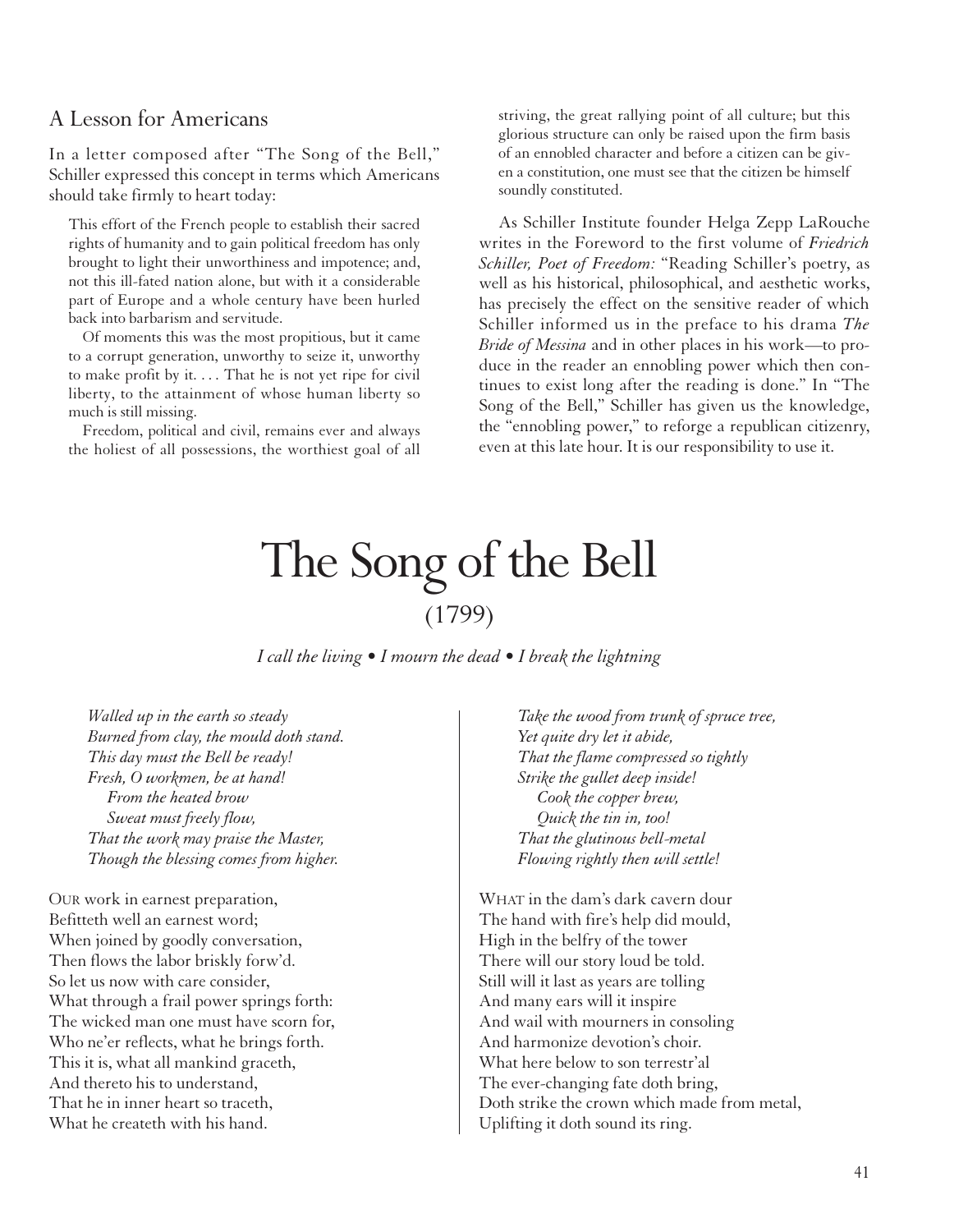*Bubbles white I see creating, Good! the mass doth flow at last. Now with potash permeating, Let us hasten quick the cast. And from lather free Must the mixture be, That from metal pure abounding Pure and full the voice be sounding.*

FOR with its joyful festive ringing It doth the child beloved greet On that first step his life is bringing, Which starts in arms of slumber sweet; For in the womb of time's attesting His fortune black or bright is resting, The mother's tender cares adorning With love, to guard his golden morning.— The years they fly like arrows fleet. From maiden breaks the lad so proudly, And into life so wild doth roam, Throughout the world he wanders widely. As stranger, seeks his father's home, And glorious, in youthful splendor, Like creature from the heav'nly land, With cheek so modest, shy and tender Sees he the maid before him stand. Then seized by nameless longing, aching, The young lad's heart, alone he leaves, From out his eyes the tears are breaking, His brothers' ranks so wild he flees. Her steps he blushingly doth follow And is by her fair greeting blessed, The fairest seeks he in the meadow, With which by him his love is dressed. Oh! gentle longing, sweetest hoping, The first love's time of goldenness! The eye doth see the heavens op'ning, So feasts the heart in happiness— Oh! that it last forever greening, The beaut'ous time of love's beginning!

> *How indeed the pipes are browning! This small staff do I dip in: When its glaze to us is shining, Will the casting time begin. Now, men, lively be! Test the mix for me, If the brittle with the nimble Join together 'tis good symbol.*

FOR where the rough is with the supple, Where strong itself with mild doth couple, The ringing will be good and strong. So test therefore, who join forever, If heart to heart be found together! Delusion is short, remorse is long. In the bridal locks so lovely Plays the virgin's modest crown, When the churchbells pealing brightly To the festive gleam call down. Ah! Life's fairest celebrating Doth the May of life end, too, With the girdle, with the veiling Tears delusion fair in two.

The passion doth fly. Love must be enduring; The flowers fade by, Fruit must be maturing. The man must go out In hostile life living, Be working and striving And planting and making, Be scheming and taking, Through hazard and daring, His fortune ensnaring. Then streams in the wealth in an unending measure, The silo is filled thus with valuable treasure, The rooms are growing, the house stretches out. And indoors ruleth The housewife so modest, The mother of children, And governs wisely In matters of family, And maidens she traineth And boys she restraineth, And goes without ending Her diligent handling, And gains increase hence With ordering sense. And treasure on sweet-smelling presses is spreading, And turns 'round the tightening spindle the threading, And gathers in chests polished cleanly and bright The shimmering wool, and the linen snow-white, And joins to the goods, both their splendor and shimmer, And resteth never.

And the father with joyful glance From the house gable's view oh so vast Surveying his fortune's enhance, Seeth the posts of trees that are tow'ring And the rooms of his barns o'erflowing And the silos, bent low from the blessing, And the billows of corn unceasing,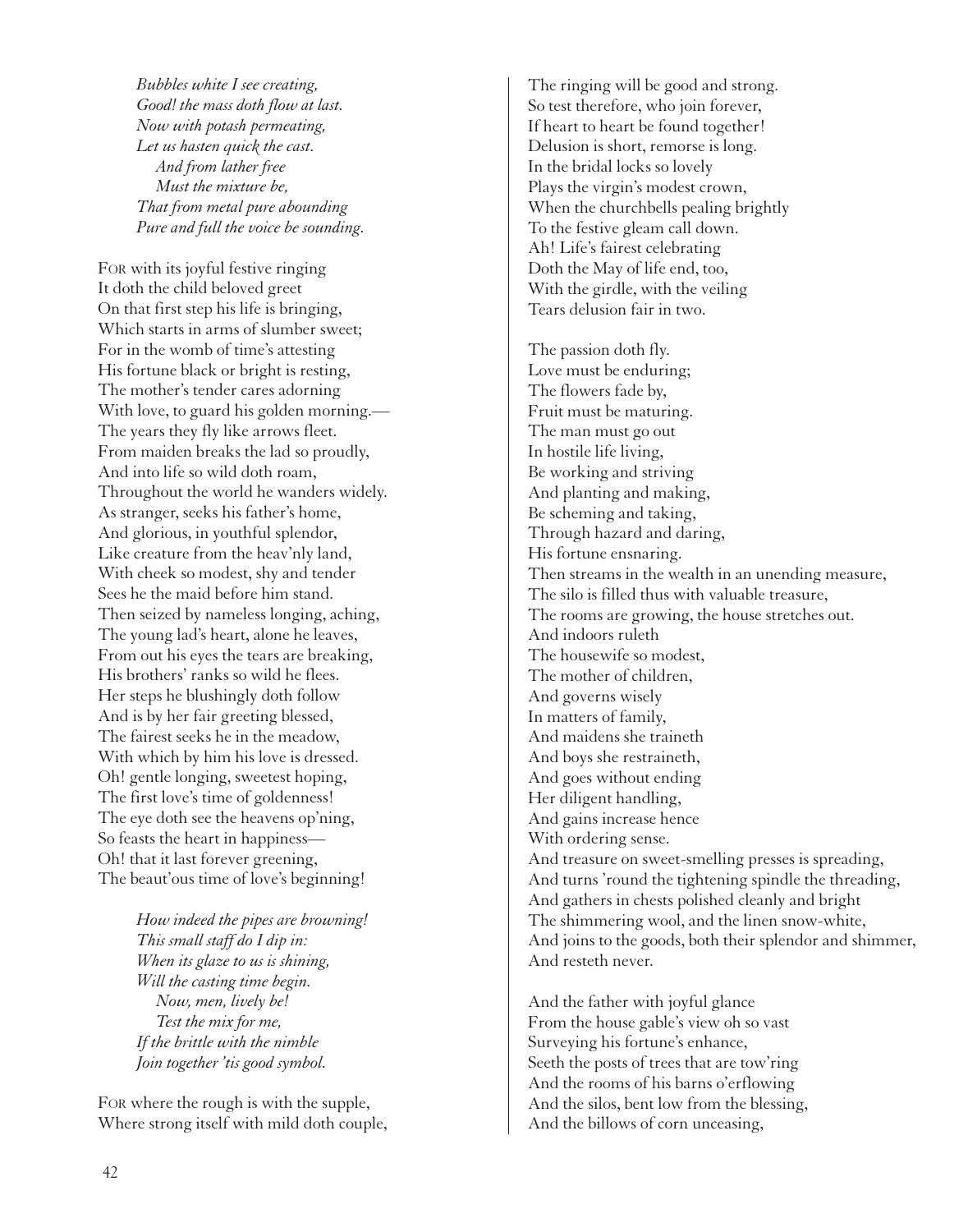Boasting with haughty mouth: "Firm, as the soil o' th' earth, 'Gainst all misfortune's pow'r Splendid my house doth tow'r!"— Yet with mighty fate supernal Is entwined no bond eternal, And misfortune strideth fast.

> *Good! now be the cast beginning, Finely jagged is the breach. Yet before it start to running, Let us pious verses preach. Make the tap eject! God our house protect! Smoking in the handle's hollow Shoots with fire-brownéd billow.*

BENEF'CENT is the might of flame, When o'er it man doth watch, doth tame, And what he buildeth, what he makes, For this the heav'nly powers he thanks; Yet fright'ning Heaven's pow'r will be, When from its chains it doth break free, Embarking forth on its own track, Nature's daughter, free alack. Woe, when it is liberated Growing such that none withstand, Through the alleys populated Rolls the monstrous firebrand! For by elements is hated The creation of man's hand. From the heavens Blessing's teeming, Rain is streaming; From the heavens, unforeseen, Strikes the beam! Hear in belfry whimpers form! That is storm! Red as blood Heavens broil, That is not the daylight's flood! What a turmoil In the roads! Steam explodes! Climbs the fire column glowing, Through the streets' long rows it's going Forth it goes with wind's speed growing, As in jaws of ovens cooking Glows the air, the beams are cracking, Pillars tumble, windows quav'ring, Children wailing, mothers wand'ring, Whimp'ring cattle

Under rubble, All is running, saving, flying, Bright as day the night is shining. Through long chain of hands, not resting As contesting Flies the bucket, lofty bowing Spouts the fountain, water flowing. Howling comes the storm a-flying, Which doth seek the roaring flames. Crackling in the well-dried grains, Falls it, in the roomy silo, On the wood of rafters hollow, And as if it would by blowing With itself the earth's full weight Drag it, in its vi'lent flight, Into Heaven's summit growing Giant tall! Hopeless all Yields the man 'fore God's great powers, Idle sees he all his labors And amazed to ruin going.

All burnt out Is the setting, Of the savage storm's rough bedding; In the empty window op'ning Horror's living, And high Heaven's clouds are giving Looks within.

Just one peek To the ashes Of his riches Doth the man behind him seek— His wanderer's staff then gladly seizes. Whatever fire's rage has cost, One solace sweet is e'er unmovéd: He counts the heads of his belovéd And see! not one dear head is lost.

> *In the earth it is receivéd Full the mould is happ'ly made; Will its beauty be perceivéd, So be toil and art repaid? Should the cast not take? Should the moulding break? Ah! perhaps, whilst we are hoping, Harm is us already gripping.*

TO HOLY earth's e'er-dark'ning bosom Do we entrust our hands' true deed, The sower doth entrust his seed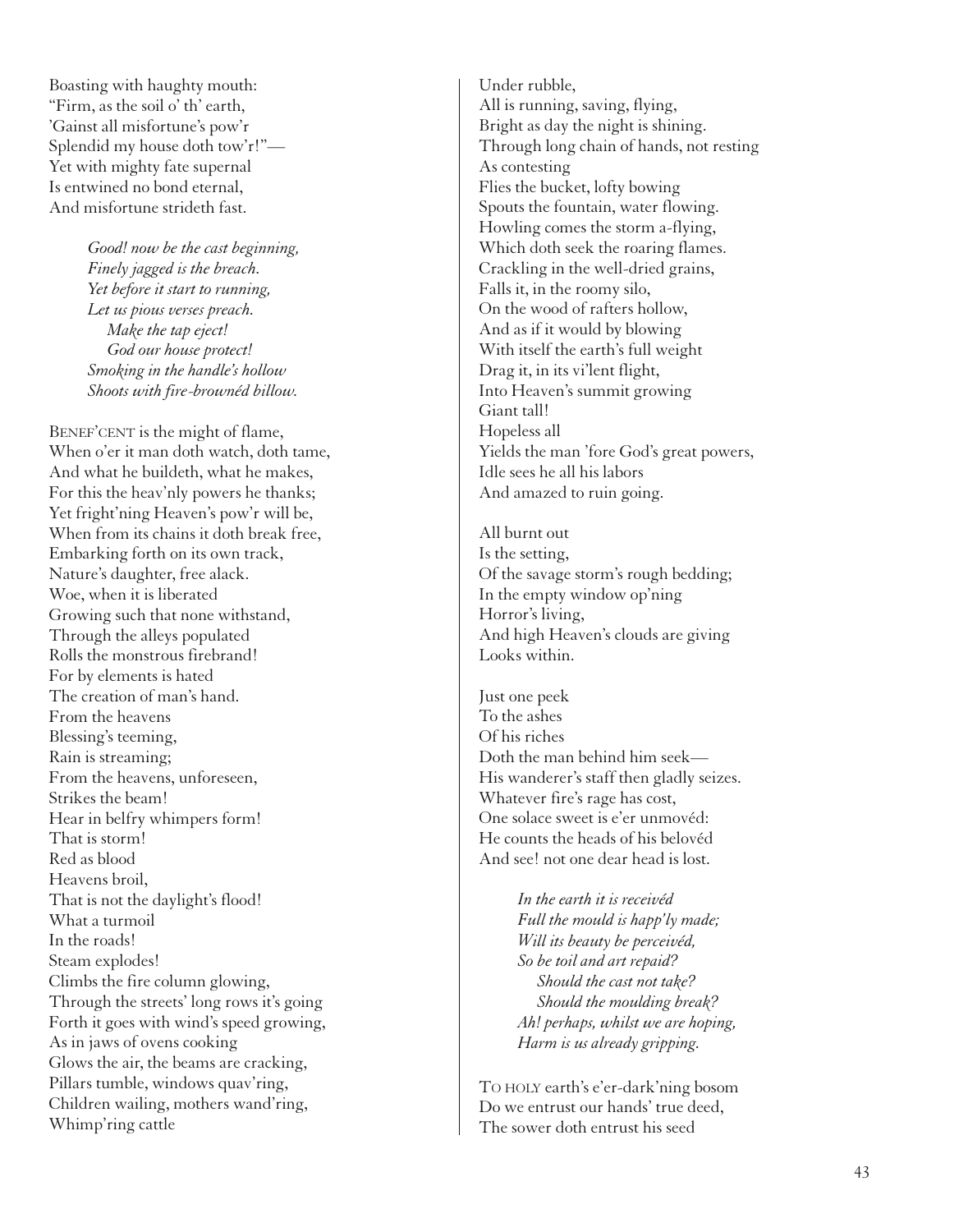And hopes, indeed, that it will blossom To bless, as Heaven hath decreed. Still costlier the seed we've buried With sorrow in the womb of earth And hope, that from the coffin carried 'Twill bloom to fairer fortune forth.

From cathedral, Anxious, long, Bell is sounding Funeral song. Earnestly its doleful toll doth carry Some new wanderer on the final journey.

Ah! the wife it is, the dear one, Ah! it is the faithful mother, Whom the swarthy Prince of Shadeland Carries off from arm of husband, From the group of children dear, Whom she blooming to him bare, Whom she on her breast so true Watched with pleasure as they grew— Ah! the bonds of home so giving Will forevermore be loose, For in shadowland she's living, Who was mother of the house, For her faithful rule now ceases, No more keepeth watch her care, Henceforth in the orphaned places Rules the foreign, loveless e'er.

> *Till the Bell be coolly laying, Let no stringent work ensue; As the bird in leaves is playing, May each person goodly do. Nods the starlit sky, Duty's all foreby, Hears the lad the vespers sounding, For the Master toil's abounding.*

BRISKLY hastens he his paces Far in forest wild the wand'rer, To the lovely cottage-places. Bleating homeward draws the sheep herd, And the cattle Broad-foreheaded, flocks so glossy, Come in lowing To accustomed stalls they're going. Heav'ly in Shakes the wagon, Harvest-laden,

Colored brightly On sheaves sightly Garlands lie, And the young folk of the reapers Dancing fly. Street and market-place grow stiller, Round the social flame of lighting Gather those in household dwelling, And the town gate closes creaking. Black bedighted All the earth be Yet the burgher is affrighted Not by night, Which the wicked has excited. For the watchful law's clear eye keeps sight.

Holy Order, blesséd richly, Heaven's daughter, equals has she Free and light and glad connected, City buildings hath erected, Who herein from country dwelling The uncivil savage calling, Ent'ring into human houses, Gentler custom she espouses, With the dearest band she's bound us, Love for fatherland weaves 'round us.

Thousand busy hands in motion Help in cheerful unity, And in fiery commotion Will all forces public be. Master and the men take action Under freedom's holy care, Each is pleased with his position, Scorn for every scoffer share. Work's the burgher's decoration, Labor's prize is to be blest; Honor kings by royal station, Busy hands *us* honor best.

Peace so gentle, Charming concord, Tarry, tarry Friendly o'er this city be! May the day be ne'er appearing, When the rugged hordes a-warring Through this quiet vale are storming, When the heavens, Which the evening's blushes pretty Paint so fine, From the village, from the city Wildly burning frightful shine!